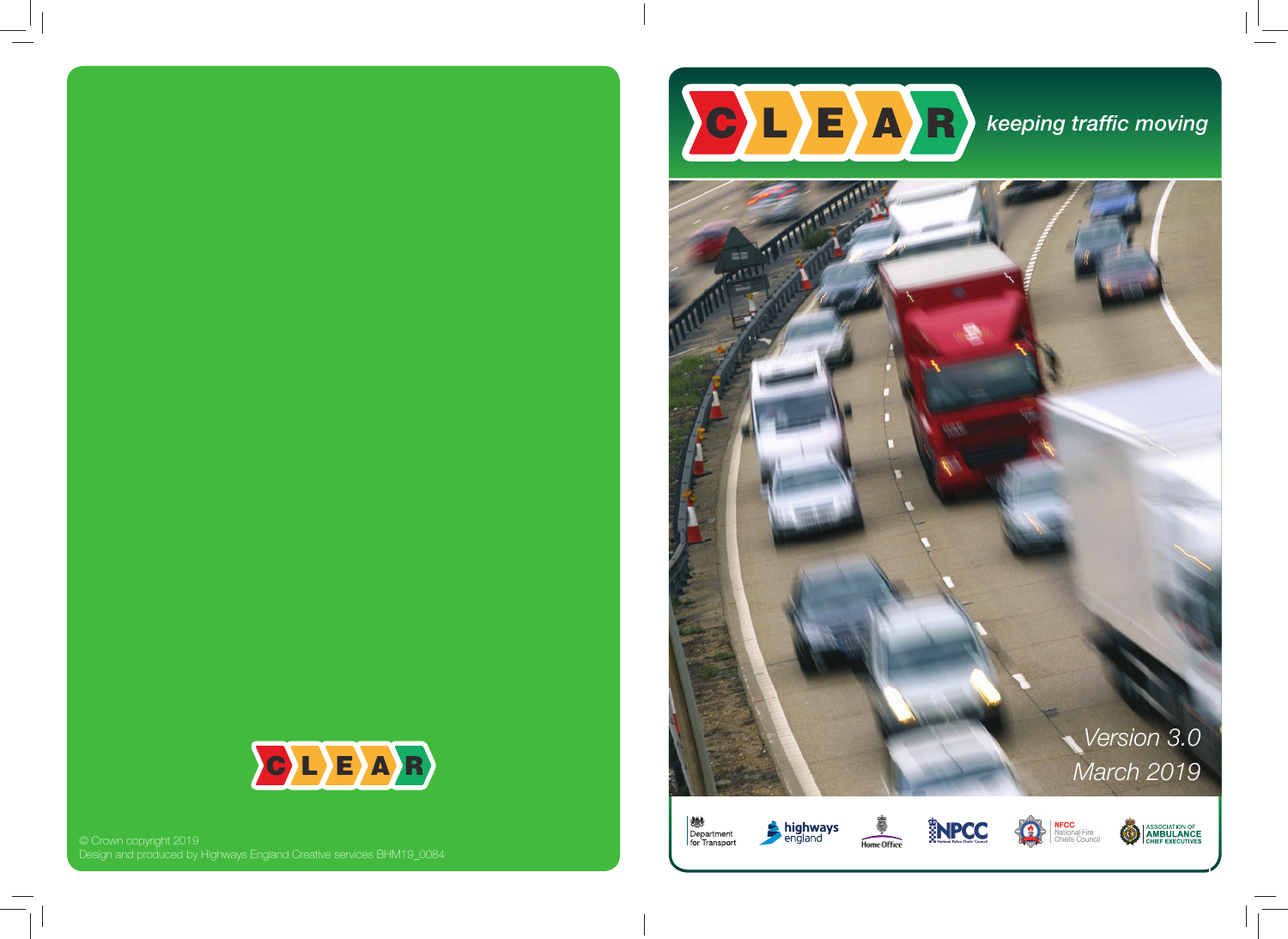### *Introduction*

## *Notes:*

This aide memoire outlines the roles and responsibilities of the key organisations involved in traffic incident management on the strategic road network, setting out a joint outcome.

This document will help improve the understanding of the priorities of each organisation and the collective joint working principles. This will lead to improved communications and collaboration, more effective incident management and a reduction in incident duration.



Last year there were approximately 87,000 incidents that impacted the motorway network. This resulted in a significant cost to the UK economy.

All parties must recognise and drive the need to work together collectively in order to minimise the impact of closures, whilst recognising individual objectives.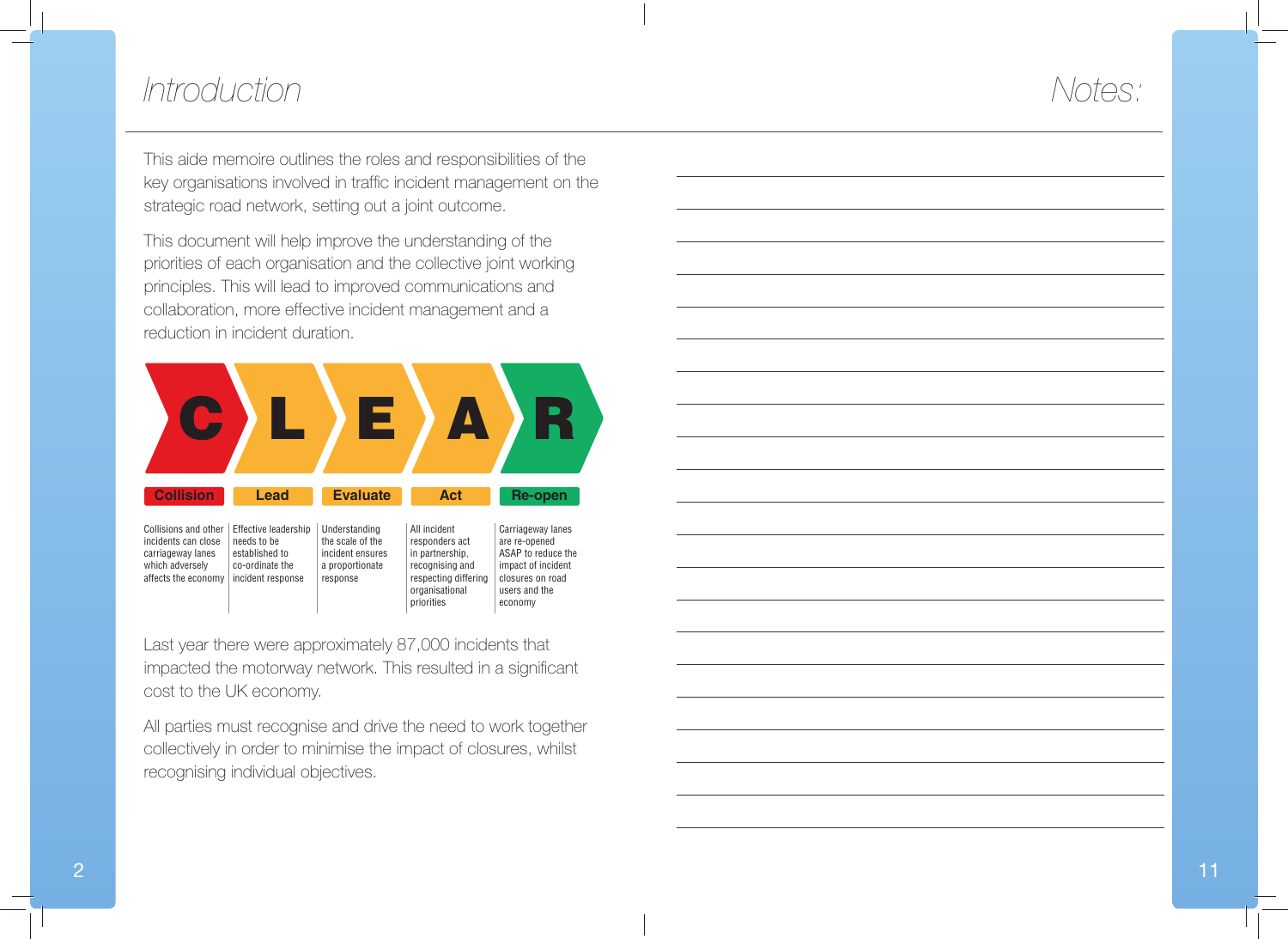# *Joint Responsibilities*

# *Notes:*



To minimise the impact of incidents on road users and the economy through an integrated, co-ordinated approach to safe partnership working.

### Joint Responsibilities

- Ensure due regard for personal safety and the safety of others throughout the co-ordination of the incident response
- Co-operate, co-ordinate and collaborate to ensure effective and efficient partnership working between responders
- Support other responders in achieving their objectives, ultimately contributing to timely carriageway re-opening
- Establish effective leadership from each responders' scene commander to co-ordinate the incident response
- Warn and inform with regular updates to control rooms on:
	- Incident management progress
	- Traffic management measures
	- Estimating accurate times for carriageway re-opening
	- Off network issues
- Participate in timely debriefing with handover of control and scene transfer to appropriate partner responder
- Identify, agree and allocate time bound actions to address emerging issues
- Execute allocated actions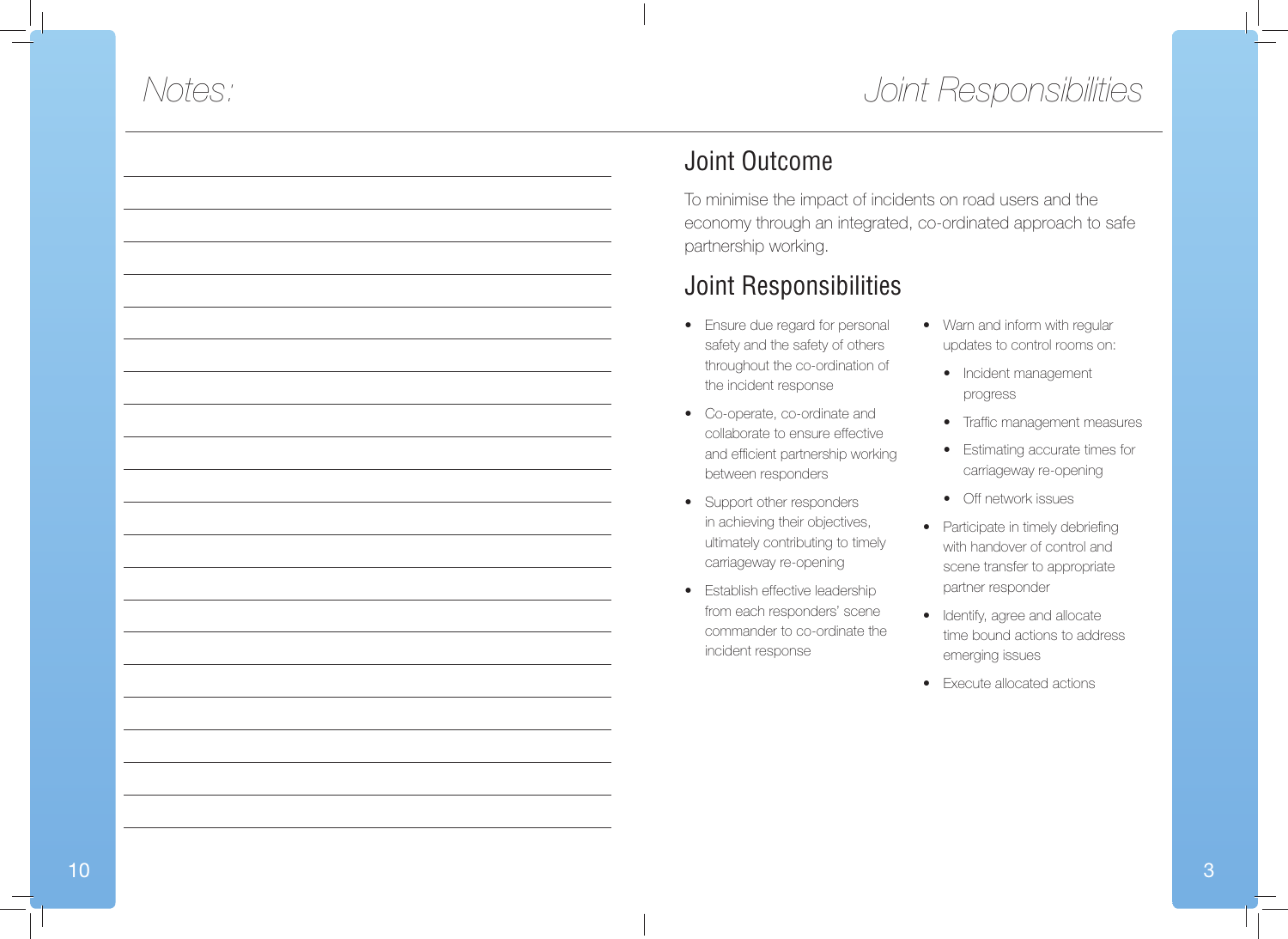

*Highways England*

### Role

Highways England leads the resolution of incidents on the strategic road network to keep traffic moving by:

- Keeping road users moving safely through helpful, accurate and timely information
- Providing appropriate traffic management
- Efficiently restoring the strategic road network capacity through incident management

### **Responsibilities**

- Preventing escalation
- Working with partners to restore safe use of the carriageway as soon as possible
- Traffic management at the inner cordon i.e. the scene
- Traffic management at the outer cordon including the approach to the incident and wider national/ regional intervention across the strategic road network
- The implementation of diversion routes (in collaboration with Highways England Maintenance Contractors and local Highways Authorities)
- Co-ordinating the emergency response with the other core responders and supporting the lead agency
- Scene clearance after Police handover
- Assessing, planning and implementing the restoration of:
	- The carriageway for safe use
	- Infrastructure at the scene including declaration of the asset as being of a standard safe for use

#### Role

Highways England Maintenance Contractors support incident resolution by providing a range of specialist vehicles and equipment as required.

### Responsibilities\*

- Deploy traffic management at the inner and outer cordon
- Respond in a timely manner to make safe damage to highway infrastructure as a result of an incident with a view to full restoration as soon as possible
- Deploy and operate pollution control devices including emergency spill kits
- Assist in assessing the need for additional or specialist resources, to help expedite a speedy restoration of normality and traffic flow
- Assist Traffic Officers or other emergency services upon request with the implementation of Emergency Diversion Routes (EDRs) following area network closures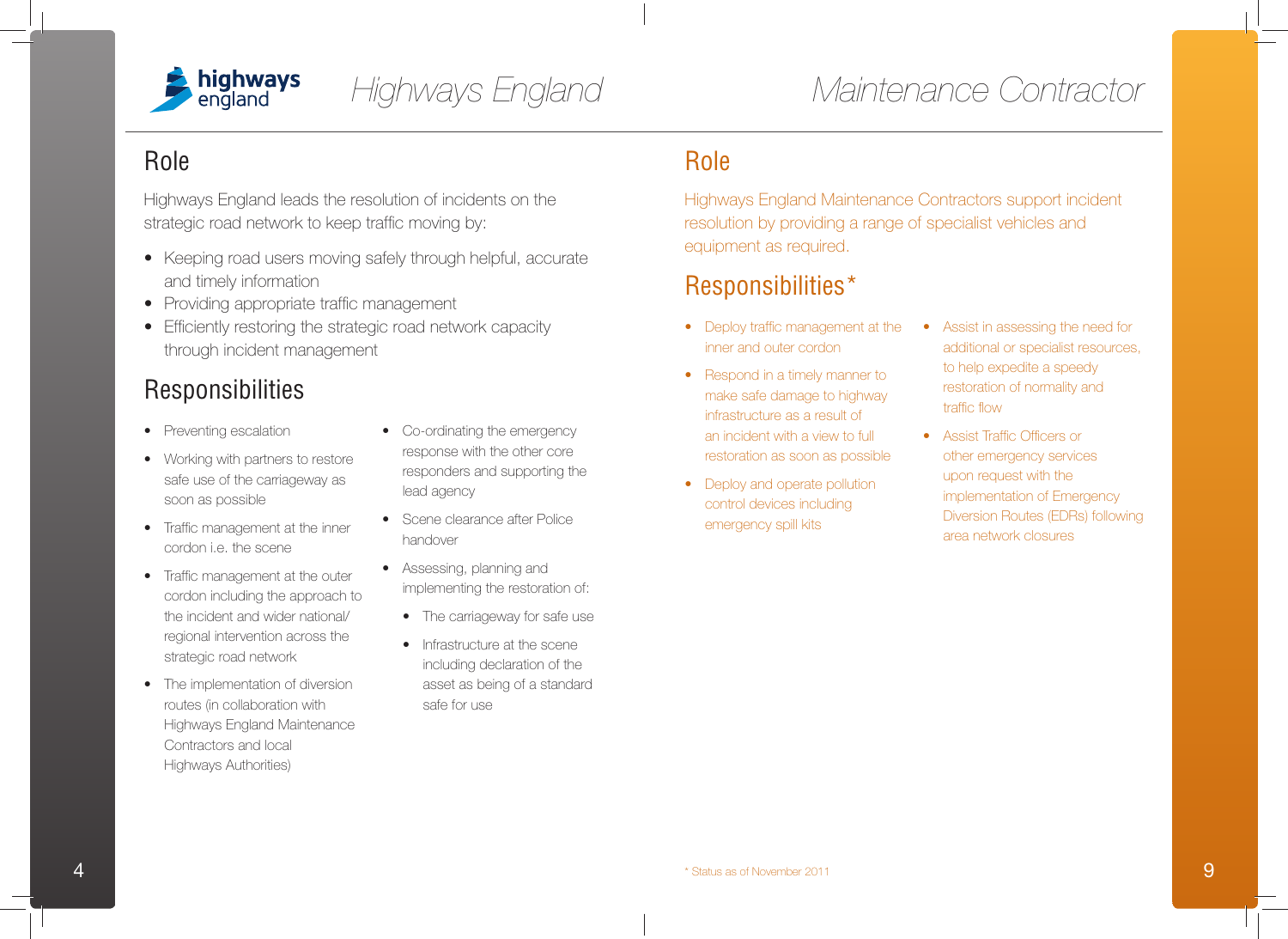# *Vehicle Recovery*

### Role

Both the Police and Highways England have a role in managing the recovery of broken down or damaged vehicles and their loads involved in incidents:

- The Police leads where the vehicle is (or is suspected to have been) involved in criminality or is otherwise the subject of investigation
- Highways England leads in all other cases where there is no Police interest. Vehicles will ordinarily be removed under the direction of, or with the assistance of, Highways England through its National Vehicle Recovery Manager (NVRM)

### **Responsibilities**

- On instruction, removal of vehicles and their loads that have been abandoned or are causing an obstruction or danger to other drivers
- Undertake forensic recovery of vehicles where investigation is required (Police recovery only)
- Storage and, if necessary, disposal of vehicles that have been removed

### Role

**ENPCC** 

The Police will lead the resolution of incidents on the strategic road network which involve:

- Death or injury including collisions and suicides
- Suspected, alleged or anticipated criminality
- Threats to public order and public safety
- Occurrences where the powers in law or skills of a constable are required

### **Responsibilities**

- Working with other agencies to create a safe and sterile rescue and work environment
- Preserving the life of those present
- Preventing escalation
- Co-ordinating the emergency response with the other core responders and supporting agencies
- Securing, protecting and preserving the scene, maintaining control and ensuring the integrity of the scene for any subsequent investigation where necessary
- Acting on behalf of HM Coroner

• Investigating the incident in a timely fashion – this includes obtaining and securing evidence in conjunction with other investigatory bodies (where applicable)

*Police*

- Handing over the scene or sections of the overall scene to Highways England as soon as practicable
- Working with partners to restore safe use of the carriageway as soon as possible
- Being mindful at all times of the economic pressures surrounding protracted road closures